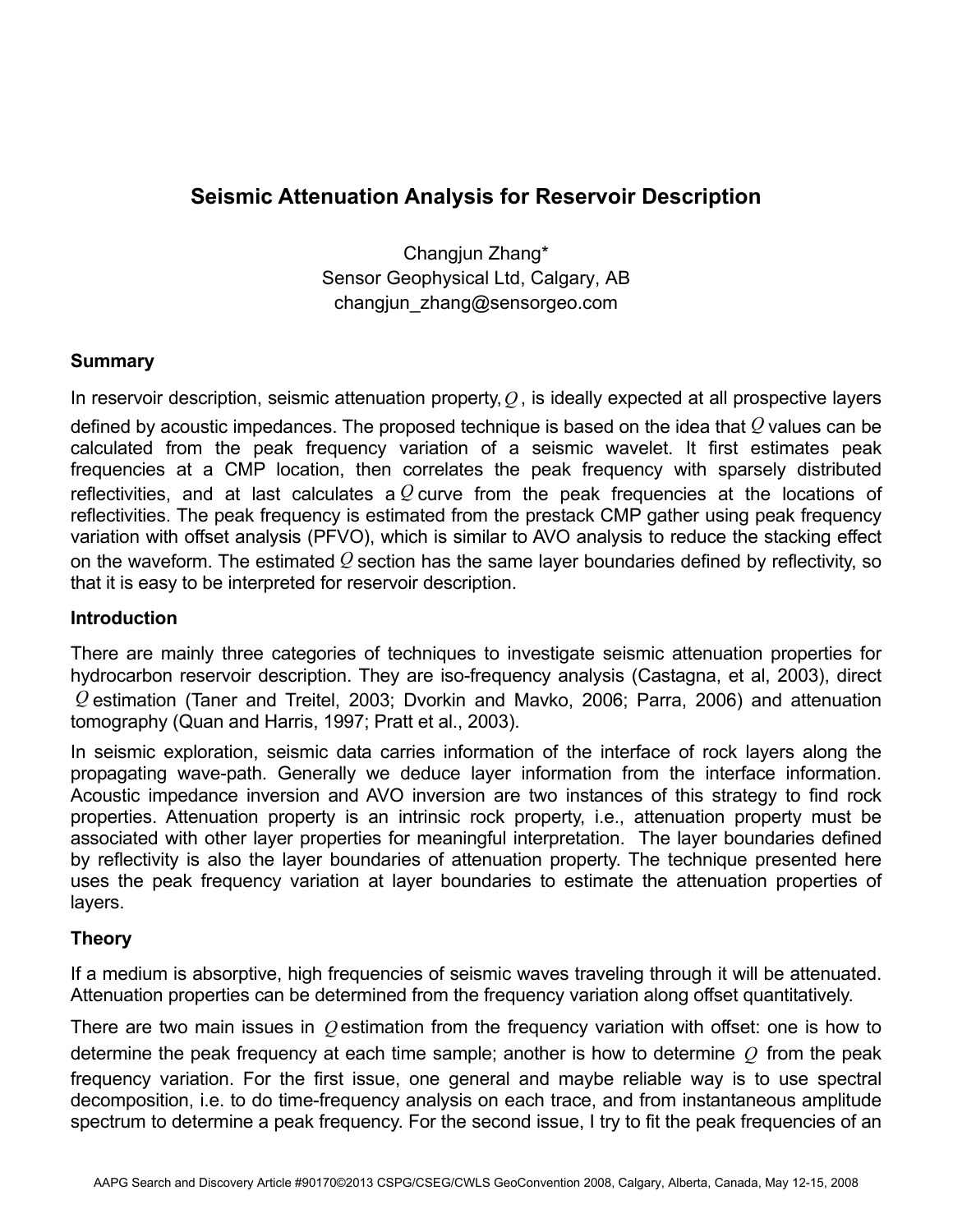event at different times by a formula like the equation introduced in Zhang and Ulrych (2002) depending on the spectrum shape of a seismic wavelet.

Seismic peak frequencies at a zero offset can be estimated from prestack CMP gathers using peak frequency variation along offset (PFVO) analysis. This multichannel analysis makes the estimation algorithm more robust to random noise and the crossing events in a CMP gather. PFVO analysis follows a similar implementation procedure as AVO. It fits the peak frequency along offset with a straight line. PFVO operates on a CMP gather without NMO, because NMO stretch at far offset distorts the spectrum of reflections.

For a Ricker shape spectrum, the peak frequency varies with time (Zhang and Ulrych, 2002)

$$
f_p = f_{p_0} \left[ \sqrt{\left(\frac{f_m \pi \Delta t}{4Q}\right)^2 + 1} - \frac{f_m \pi \Delta t}{4Q} \right]
$$
 (1)

The square root in Equation 1 can be expanded into the first order of Taylor series to obtain

$$
f_p = P_f - G_f \varDelta t \tag{2}
$$

Where  $P_f = f_{p_0}$ ,  $G_f = \frac{p_{0}^{2}}{8Q}$  $G_f = \frac{\pi f_{p_0} f_m}{2.2}$  $f_f = \frac{3 \mu_0 3 \mu_0}{8Q}$  and  $\Delta t$  is the NMO shift at an offset for an event starting from two-

way traveltime  $t_0$  at zero-offset.  $\Delta t$  is a function of  $t_0$ , RMS velocity and offset, i.e.  $\Delta t = \Delta t (t_0 v_{rms}, offset)$ . Equation 2 shows that for a seismic wavelet with a Ricker like amplitude spectrum, its peak frequency decays linearly with arrival time in absorptive media. If peak frequencies at different offsets are picked, based on Equation 2, the peak frequencies along offset can be linearly fitted. The intercept  $P_f$  of the straight line is the peak frequency at a zero offset, and the gradient  $G<sub>f</sub>$  is related to seismic attenuation.

The technique is implemented mainly in six steps as outlined in the following:

- 1. build a CMP super-gather to suppress the effect of random noise. This is the same as AVO super gather. The CMP gather used for*Q* estimation needs to be without NMO stretch, so that if normal moveout is applied when forming a CMP super-gather. Reverse NMO needs to be applied afterwards.
- 2. do time-frequency analysis on each trace using the continuous wavelet transform or the short window Fourier transform.
- 3. compute instantaneous amplitude envelope using Hilbert transform to get a smooth amplitude spectrum.
- 4. examine for the highest amplitude among frequencies at interface locations. The peak frequency is the frequency corresponding to the maximum amplitude.
- 5. fit peak frequencies with offset (the traveltime at an offset) linearly using  $L<sub>1</sub>$  norm to get  $P_f$  and  $G_f$ , and edit  $P_f$  by removing the values corresponding to negative or very small  $G_f$  's.
- 6. calculate  $Q$  from the effective  $P_f$  values.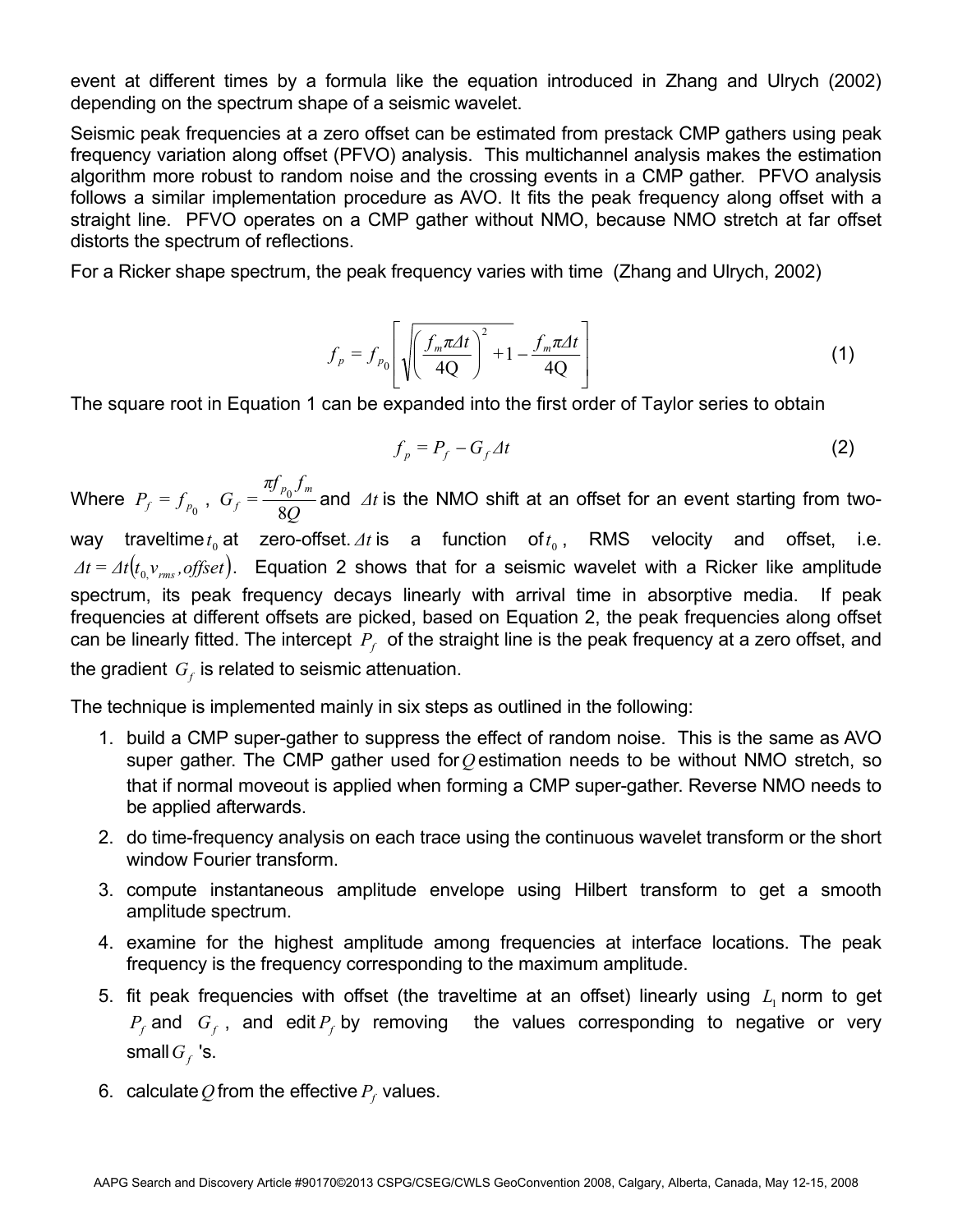Theoretically, peak frequencies at two offset locations can fully define the trend of peak frequency variation of a reflection. By using multi-channel information along offset, the algorithm is robust to random noises and the effects of cross events. Forming super-gathers, spectral decomposition and  $L<sub>1</sub>$  linear fitting are the main parts of the whole PFVO computation.

## **Examples**

Figure 1(a) shows a synthetic CMP gather. From the CMP gather,  $P_f$  and  $G_f$  are extracted, and  $P_f$  and  $G_f/P_f$  which are displayed in Figure 1(b) and Figure 1(c) respectively. The reason to display  $G_f/P_f$  instead of  $G_f$  is that the value of  $G_f/P_f$  alls in a relatively narrow range.  $G_f/P_f$  is called relative gradient. The low frequency caused by tuning events at  $time = .6s$  is excluded from the calculation because it does not decay with offset. The estimated *Q* curve is shown in Figure  $1(d)$ .



Figure 1: Attenuation estimation from peak frequency variation.

The technique is also tested on an unnamed real 2D dataset. The calculated peak frequencies at each CMP location are shown in Figure 2 and the estimated attenuation section is shown in Figure 3. The attenuation section displays the values of  $1/Q$ . The inverse of  $Q$  is used since it lies in the range of  $(0,1)$  and is ideal for the display purpose. The blue background indicates small inverse*Q* values, which means less absorption than the red areas.

## **Conclusions**

Reflectivity guided seismic attenuation analysis uses post-stack sparse reflectivity (the interfaces defined by acoustic impedance) to help to pick the layer boundaries on prestack CMP gathers. The peak frequencies at interface locations are selected to calculate *Q* values. The obtained *Q* section can have the same resolution as other attribute sections. Peak frequency estimation at zero offset is implemented through PFVO analysis. The accuracy of the method depends on the accuracy of time-frequency analysis, the equation used to calculate *Q* , and also depend on the accuracy of the interface information.